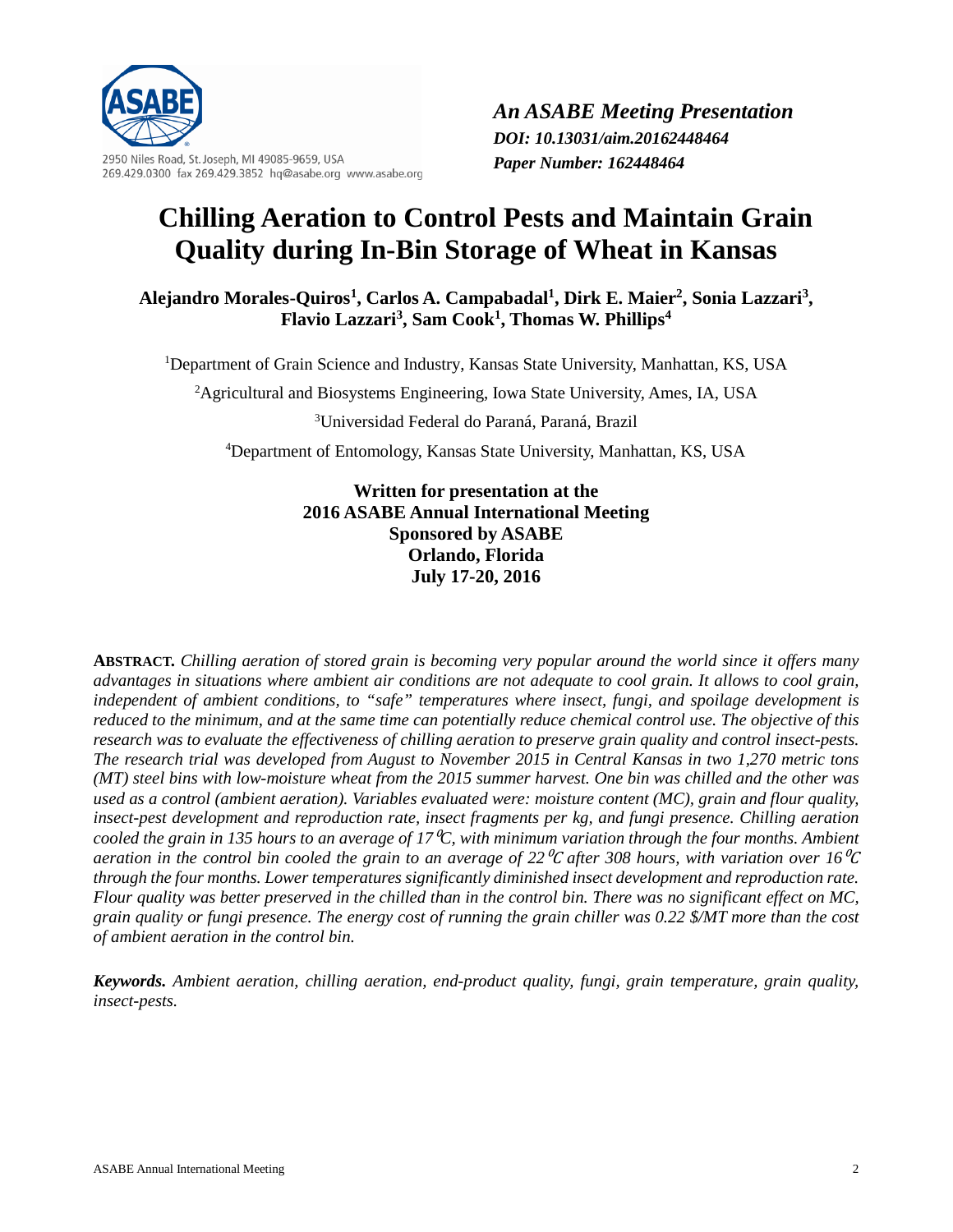# **Introduction**

Aeration of stored grain is used to control grain temperature with the goal of preventing insect development, mold growth and maintain grain quality. Reducing grain temperature below 15<sup>o</sup>C soon after harvest reduces the need for chemical control of insect-pests and lowers the deterioration of grain by microorganisms (Navarro et al., 2002a).

In locations where ambient conditions limit the hours that are suitable for natural aeration, like sub-tropical climates or during summer harvest in the U.S., chilling aeration appears as a feasible option to lower grain temperature independent of ambient conditions. Grain chillers can be connected to storage bins through existing aeration fans and operate on three-phase power. Since grain is an excellent insulator, in typical Midwest locations, once a bin is cooled down, it will not need to be re-chilled before ambient aeration is needed in the late fall to lower grain temperatures further for storage through the winter and beyond.

Throughout the last five decades there have been several publications talking about the successful use of the grain chilling technology in Europe, Asia, Latin America, and the U.S. in crops like wheat, rice, and corn (Lazzari et al.*,* 2010; Rospkopf and Bartosik, 2009; Maier, 1997; Mason, 1997; Maier, 1994).

Lazzari et al. (2010) reported the use of chilling technology as part of a chemical-free program to store rice. In this research trial the grain temperature was successfully lowered between 12<sup>o</sup>C and 14<sup>o</sup>C, which helped to keep the grain free of external insects for eight months.

In Argentina, Roskopf and Bartosik (2009) used a grain chiller to lower the temperature of 1,200 MT of corn, from 24.3<sup>o</sup>C to 13.8<sup>o</sup>C in 104.5 hours.

In 1994, researchers at Purdue University developed and tested a prototype grain chiller to compare chilled aeration vs. ambient aeration in a commercial grain facility that stored popcorn in steel bins. The results showed significantly fewer Indianmeal moth (IMM) *Plodia interpluctella* in the chilled bins than in the conventionally managed bins. The chilling aeration also showed competitive usage costs compared to conventional aeration plus fumigation (Mason et al.*,* 1997).

Based on field tests of chilling aeration in low-moisture wheat stored in Michigan, Maier (1992) simulated chilling in the Midwestern region of the U. S. The computer simulation showed that chilling aeration was capable of lowering the temperature of 579 MT of wheat from  $30^{\circ}$ C to 15<sup>o</sup>C in just one week. Continuous ambient aeration took 1.5 times longer than chilling aeration to cool the grain down to  $10^{\circ}$ C, which caused that the Dry matter losses (DML) were 63% to 67% times higher with the ambient aeration strategy than with the chilling aeration strategy.

The objective of this research trial was to evaluate the effectiveness of chilling aeration to preserve wheat quality and control insect pests during the summer and early fall in Kansas.

# **Materials and Methods**

This research was developed in a Cooperative near Central Kansas from August to November 2015. The research trials were conducted in two 1,350 MT steel bins of 11.3 m in diameter and 20.7 m in height from the bottom to the top of the roof. In these bins there were two centrifugal fans, each with a 10 HP (7.5 kWh) motor. The fans were installed at the bottom of the bin in a parallel arrangement. Both bins were filled almost completely with hard red winter wheat (HRW) harvested in the summer of 2015 from several locations within a 24 km radius of the Cooperative. One of the bins was chilled (Chilled bin) and the other one was used as a treatment control bin (Control bin) managed by the Cooperative using their regular grain quality management strategies.

#### *Grain Chiller Setup and Treated Bin Specifications*

The grain chiller PCS-20 used in this project was facilitated by the Brazilian company CoolSeed (Paraná, Brazil). This equipment has the rated capacity to chill up to 150 MT per day in bins under 1,800 MT capacity.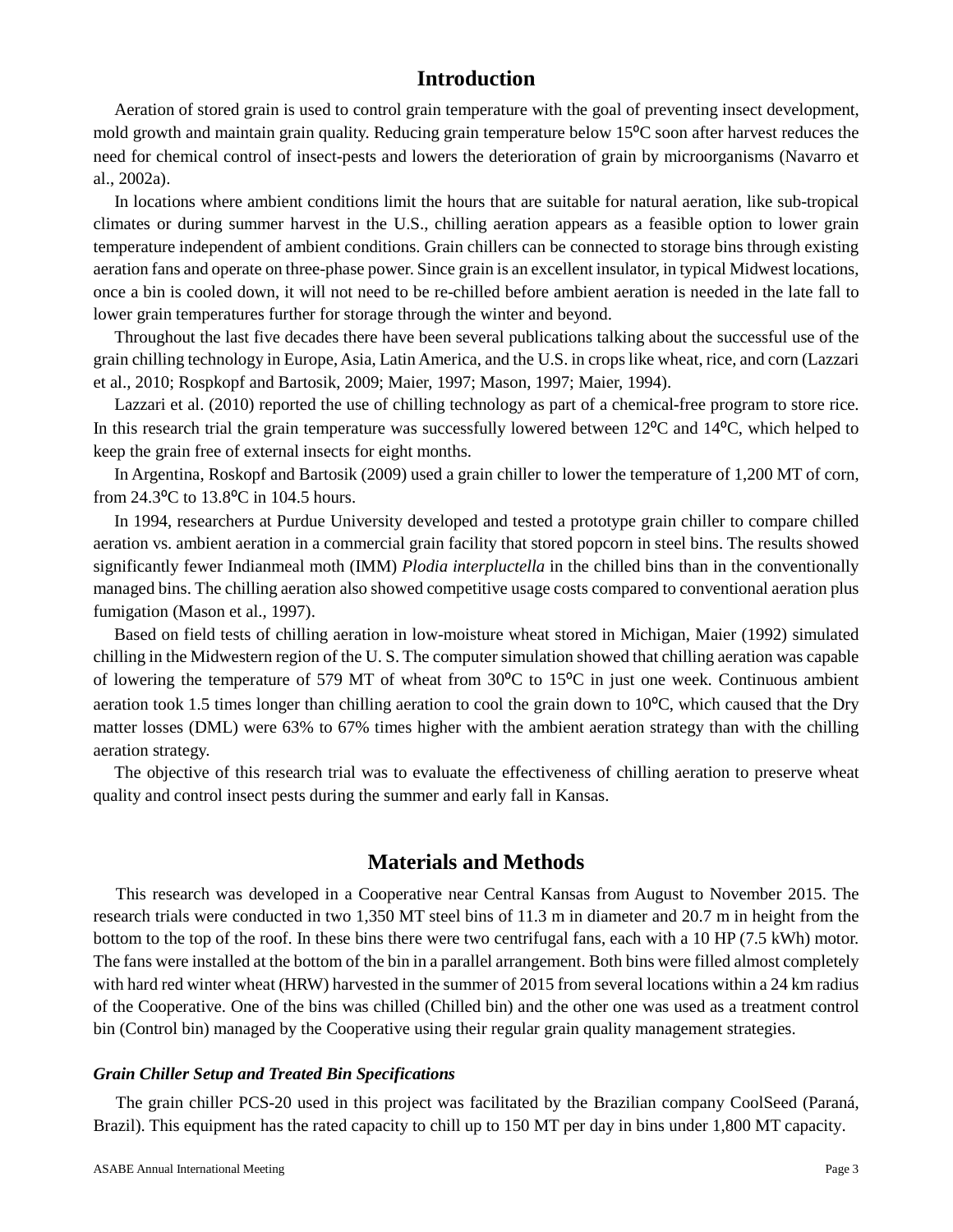The basic function of this equipment consists of a pair of cooling containers (circuits) where the cooling gas (refrigerant) is stored. When the unit is turned on, the cooling gas moves into a liquid state by means of exchanging heat with the ambient air around the cooling coils. Around the evaporator coils, the ambient air yields heat and the cooling gas moves from the liquid to the gaseous state, by removing sensitive and latent heat (moisture) from the ambient air. Before exiting the unit through the centrifugal fan and into the treated grain bin, the air is slightly reheated in the secondary reheating coils (evaporator) to lower the relative humidity (RH) to a level of about 70%. The rpm of the centrifugal fan adjusts itself according to the ambient temperature to achieve the set point temperature of approximately  $10^{0}$ C.

The grain chiller was connected to the transition parts of the grain bin through thermally insulated ducts of 0.4 m diameter as shown in Figure 1. To facilitate the entrance of the cooled air from the grain chiller into the treated bin, both aeration fans were removed. The plenum setup inside the bin consists of two internal ducts (one per inlet) going straight to about the center of the bin. Each internal duct has a square-shape perforated opening. The bin's roof has three outlet vents and two suction fans that occasionally worked during the length of the trials.



**Figure 1. Grain chiller PCS-20 setup: a) Insulated duct connected to the chiller's outlet at one end and to a "T" connector at the other, b) Two ducts attached to the fan transition parts of the aeration fans that were removed.**

### *Monitoring Air Conditions, Grain Temperature, and Moisture Content*

Temperature cables (TSGC Inc., Spirit Lake, IA) of 18.3 m in length with thermocouples every 1.8 m were installed in three locations inside both the treated and control bins. The cables were located at approximately 2.7 m from the West, North and South walls of the bin. The temperature measured by each of the cables was recorded every hour using a wireless monitoring system model Grain TRAC (AgSense LLC., Hugson, SD).

Temperature and RH sensor type HOBOS (Onset, Bourne, MA) were placed in the fan transitions to record the temperature and RH of the air coming into the bins. Additionally, the HOBOS were also placed outside of the bins to record ambient conditions.

The wheat MC was measured using a GAC 2500-UGMA (Dickey John, Auburn, IL). Grain samples were taken with a vacuum probe next to each of the three temperature cables every 3 m in depth from the top of the grain mass to 9 m in depth. Samples were taken every 30 days from August  $15<sup>th</sup>$  to November 20<sup>th</sup>, 2015.

#### *Insect Pest Survival and Reproduction Rate Quantification*

The effect of chilling aeration on the survival rates of the main insect pests was quantified using insect bioassays with the species Lesser Grain Borer (LGB) *Rhyzopertha dominica* and Red Flour Beetle (RFB) *Tribolium castaneum*. A bioassay of each species was located in the center of the bin and next to each temperature cable, and buried 0.3 m below grain surface. A fifth bioassay per species was located in one of the fan transition parts. The same procedure was followed for both bins.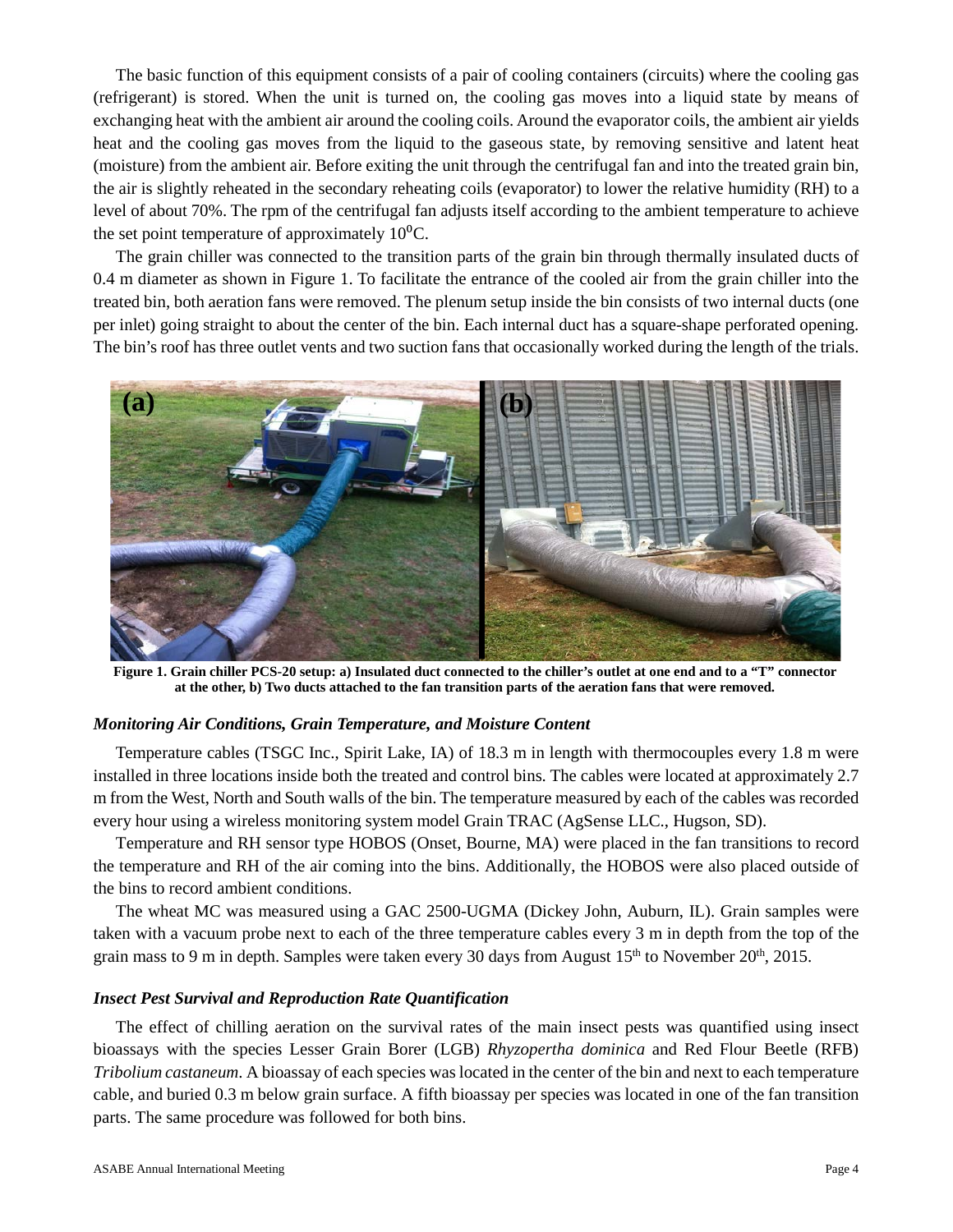The bioassays consisted of plastic jars of 200 mL with holes on the bottom and top, and covered with wire mesh to prevent the insects from coming out of the jars and to allow circulation of chilled or ambient air. In each jar, 50 adults per species were placed inside, together with 80 g of wheat mixed with flour and broken kernels to make sure the insects would develop in ideal conditions.

After 28 days inside the bins the bioassays were taken out and all the adult live insects were quantified and taken out of the jars. The larvae, pupae and eggs (if any) were put back into the jars for progeny development quantification. Then, the jars were put in an incubator at approximately 27<sup> $0$ </sup>C and 30% RH with 16 hours of light and 8 of dark for another 28 days. Afterwards, the number of adult insects was counted again. This method was modified by the Stored-Product Entomology Laboratory of Kansas State University from the original version described by Chen et al. (2015).

### *Endemic Insect Population Sampling*

Insect population inside the bins was quantified by placing five perforated insect probe traps model Storgard W.B. Probe II (Trece Inc., Adair, OK) of approximately 0.6 m in length. They were located in each bin in the North, South, East, West, and Center sections of the bins, approximately 1.5 m from the walls.

The insect probe traps were checked every 30 days from August to November. Insects inside the probe traps were identified (up to the genus level) and the adults of the main insect pests of stored products were counted.

### *Estimation of Potential Insect Fragments in Flour*

A laboratory scale Entoleter designed by Finner and Singh (1983) and modified by the USDA-ARS Center for Grain and Animal Health Research (CGHAR), Manhattan, KS, was used to determine the number of insect fragments in the wheat samples (Brabec et al., 2015). The rpm of the Entoleter were adjusted to obtain between 2 .5% and 3% of breakage.

The samples were taken from the top 3 m of the grain mass every 30 days from August to November. Each sample of approximately 500 g was taken next to each of the three temperature cables in each bin. Afterwards, each sample of three replicas of 500 g per sampling point were combined and reduced using a Boerner divider (Seedburo Equipment, Des Plaines, IL) to make a composite sample per sampling date.

After the passing through the Entoleter, the broken kernels were collected, sieved, and analyzed according to the procedure developed by Brabec et al. (2015) (fig. 2). The number of fragments per sample was related to the limit of 75 fragments per 50 g of flour established by the FDA. This was possible through the model developed by Brabec *et al.* (2015).



**Figure 2. Insect fragments quantification from wheat samples using a laboratory scale Entoleter.**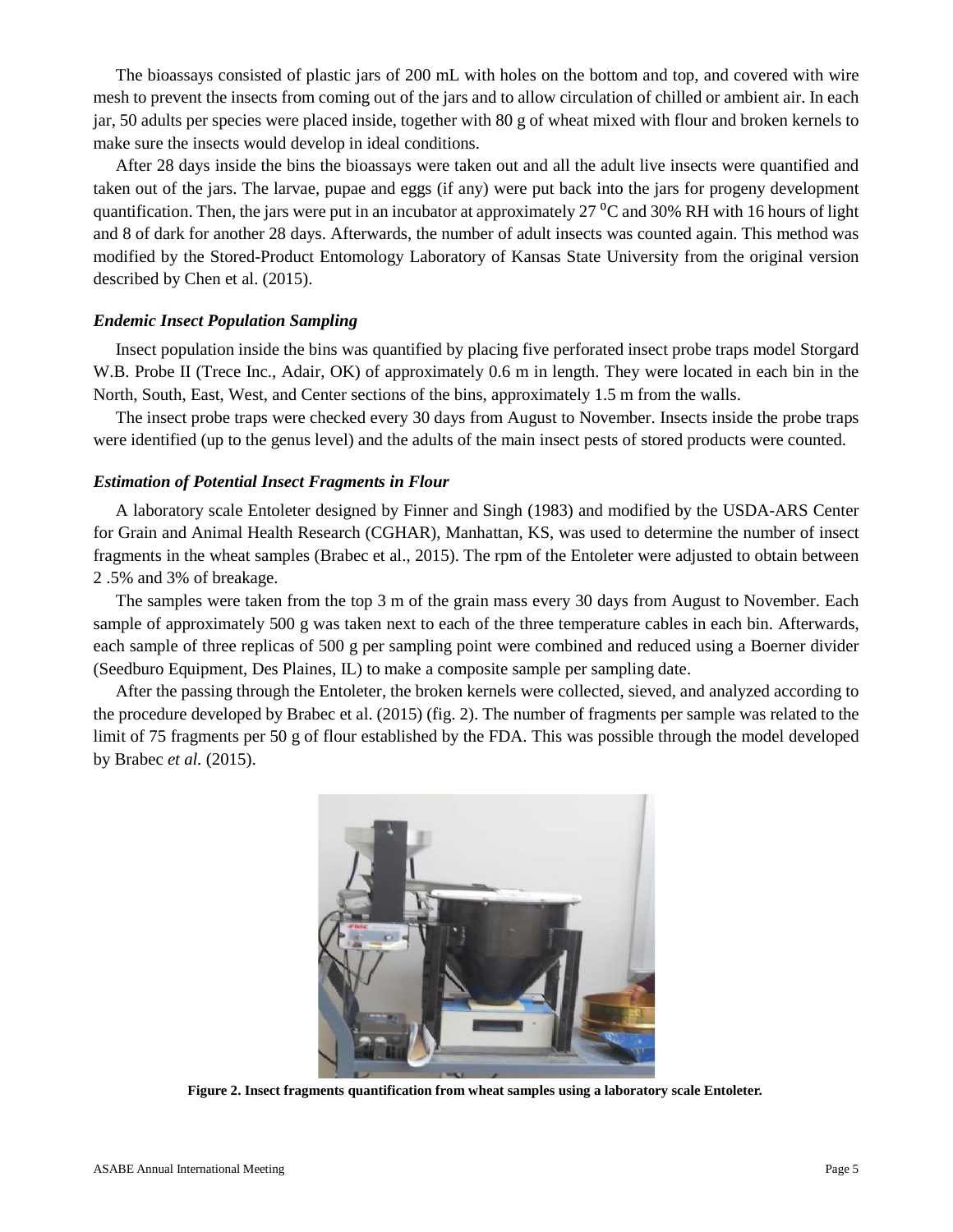### *Mold Identification and Quantification*

The effect of chilled aeration on stored product fungi was determined by quantifying the percentage of infected kernels in the stored wheat surface. Samples of 250 g were taken every 30 days from August to November from grain next to each of the three temperature cables in each bin at 16 m, 13 m, 10 m and 7 m of height in the grain mass, from bottom to top, using a pneumatic vacuum probe model Vac-A-Sample (Seedburo Equipment, Des Plaines, IL). The samples at the same height were combined in each sampling date.

Wheat samples were placed in Potato Dextrose Agar (PDA) and Maltose Dextrose Agar (MEA) medias. In each sampling date, three replicas (plates) per composite sample were analyzed for each bin. Each replica or plate consisted of 15 kernels previously disinfected with 2% hypochlorite sodium and immediately plated inside a sterile air-hood.

Afterwards, the plates were placed in an incubator at approximately 25°C and were checked 3 and 5 days later for the growth of *Fusarium, Aspergillus* or *Penicillium.* The results were presented in percentage out of the 15 kernels. This method was modified by the Grain Science Microbiology and Toxicology Laboratory form the original version described by Christensen and Meronouck (1986).

Statistical analysis was performed using the Minitab statistical software (Minitab Inc., State College PA). Statistically significant differences were analyzed with Tukeys test ( $p < 0.05$ ).

### *Grain Quality Analysis*

Grain quality was determined before and after the treatment period with the chilling aeration on August and on September by obtaining samples of 1,350 g of wheat using the same method and equipment used for the sampling of grain for mold identification and quantification.

All the samples from Chilled and Control bins were combined to obtain a composite sample of approximately 2,500 g for each bin. The wheat grading procedure for MC, test weight, dockage, foreign material, damage, shrunken and broken, insect damaged kernels (IDK), and total defects was performed by the Kansas Grain Inspection Service (KGIS) in Topeka, KS.

#### *Flour Quality Analysis*

Sampling for flour quality was done in the same way as the grain quality sampling except that the composite samples of 900 g were collected per cable, which means that for each bin there were three samples before chilling (August) and three samples after chilling (September). The sample from each cable was considered a repetition for the calculation of significant differences between sampling dates.

Samples were analyzed to quantify flour quality in the Wheat Quality Lab (WQL) of Kansas State University. The variables analyzed were: MC and protein content (DA7200 NIR, Perten Instrument) and baking quality (AACC 10-10.03). For the baking quality analysis, all the samples were tempered to 15% before milling and then ran through a mixograph (National Manufacturing Co., Lincoln, NE) before baking in order to estimate mixing time.

Statistical analysis was performed using the Minitab statistical software (Minitab Inc., State College PA). Statistically significant differences were analyzed with Tukeys test ( $p < 0.05$ ).

# *Cost Analysis of Ambient and Chilling Aeration*

The energy consumption used during the chilling treatment was measured using a kWh counter that was installed at the entrance of the power inlet of the chiller.

The energy consumed during the ambient aeration in the Control bin was calculated according to the hours of operation reported by the Wakefield Cooperative.

The costs of the ambient and chilling aeration process were calculated based on the energy consumption, using an average cost of 0.084 \$/kWh (obtained from local electrical service provider), and taking into account additional charges for basic service and consumption fees.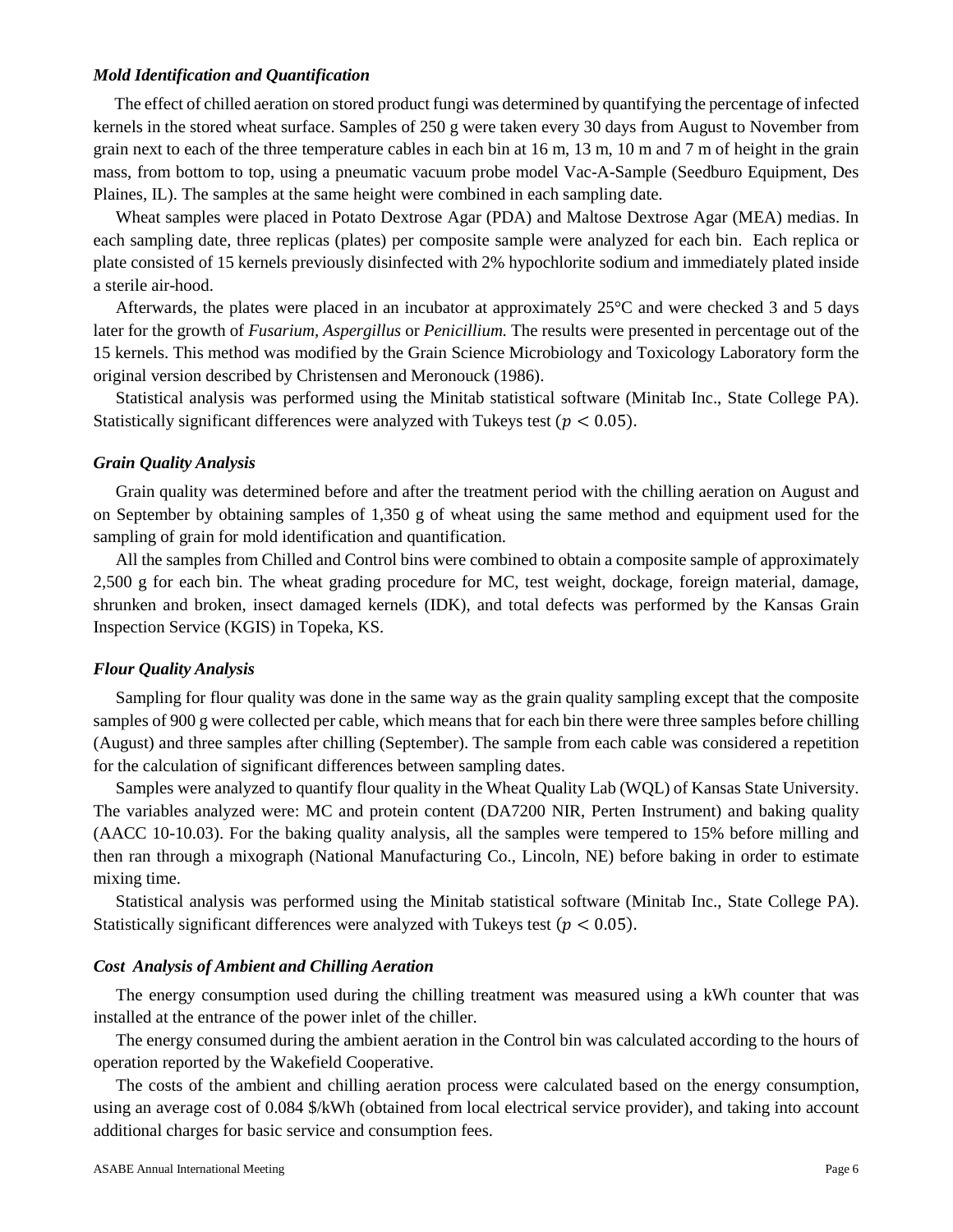# **Results and Discussion**

### *Ambient and Chilling Aeration*

The chilling period spanned discontinuously from August  $22<sup>nd</sup>$  to September 14<sup>th</sup>, 2015, for a total of 314 hours of active chilling. The temperature front reached the top of the grain mass much sooner than the 314 hours, but due to technical difficulties with the grain chiller during certain periods, the equipment was left running until the 314 hours were reached to test its capacity.

The average temperature and RH of the chilled air going into the bin was  $15^{\circ}$ C and 72.1%, respectively (fig. 3). These conditions allowed temperatures below  $17^{\circ}$ C to be achieved in the top grain layer of the chilled bin 52 days before they reached this level in the control bin by aeration with ambient air (fig. 4).



**Figure 3. Chilling (a) temperature and (b) relative humidity going into the Chilled bin from Aug. 22nd to Sep. 14th, 2015.**



**Figure 4. Average grain temperature in the Control and Chilled bin from Aug. 28th to Nov, 20th, 2015.**

The grain chiller was setup to work at  $10^{\circ}$ C, but according to data collected in the air inlet of the bin, the average temperature of the air introduced into the Chilled bin was  $5<sup>0</sup>C$  over the set point, and showed significant fluctuations in temperature ( $9^{\circ}$ C to 28 $^{\circ}$ C) and RH (37% to 91%) during the trial (fig. 3). This could be explained by the intermittent power downs suffered during the trial caused by the malfunction of a thermostat controller, which was supposed to prevent the temperature to drop below a certain point to avoid the freezing of the evaporator and subsequent shutdown.

The automatic control program of the grain chiller also adjusted the fan speed according to the ambient temperature, in order to deliver the set temperature. The average airflow coming from the grain chiller into the treated bin was of 0.06 m<sup>3</sup>/min/t, with 0.08 m<sup>3</sup>/min/t and 0.04 m<sup>3</sup>/min/t, as maximum and minimum values, respectively. The colder air temperature front reached the top of the bin on September 2<sup>nd</sup> after 135 hours of treatment. Once the temperature front reached the top of the bin, the temperature throughout the grain mass stabilized at approximately  $17^{\circ}$ C. The fluctuations of the air coming out of the chiller due to the thermostat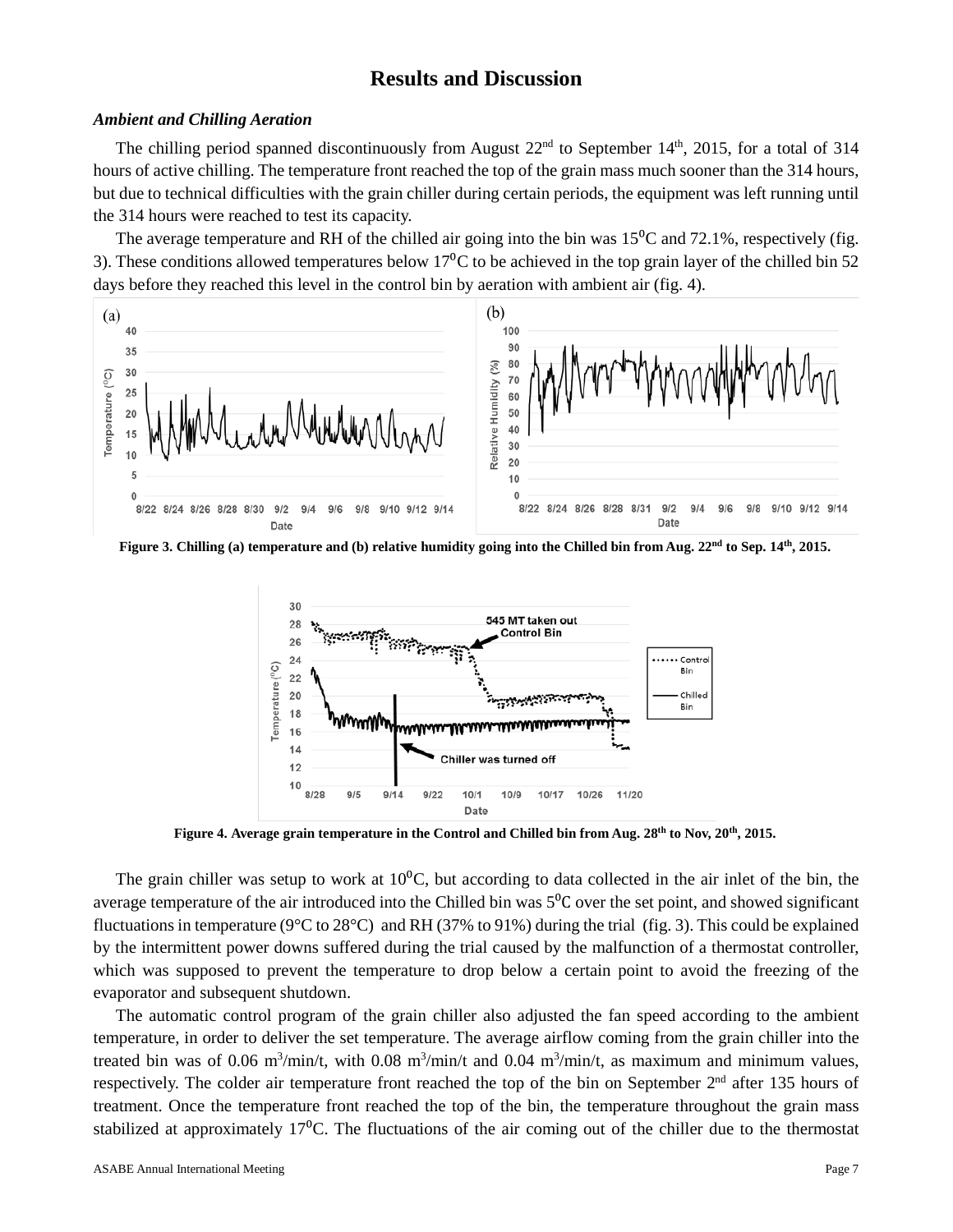malfunction may have prevented the temperature to drop even lower.

From the time the grain chiller was turned off on September  $14<sup>th</sup>$  (which is indicated by a vertical line in Figure 4) to November 20<sup>th</sup>, the average grain temperature inside the chilled bin was  $17^{\circ}$ C, with a minimum of  $11^{\circ}$ C and a maximum of 19<sup>o</sup>C. This demonstrates that the chilling aeration was effective to keep a uniform temperature throughout the grain mass, which lowered the risk of temperature and consequently moisture migration that could decrease the quality of grain (Navarro et al., 2002a).

From August 22<sup>nd</sup> to November 20<sup>th</sup> the average ambient air temperature was 17°C, with a minimum of -3.3°C and a maximum of 37°C (fig. 5a). The average ambient air RH was 60%, with a minimum of 13% and maximum of 93% (fig. 5b).



**Figure 5. Ambient air (a) temperature and (b) relative humidity in Central Kansas from Aug. 22nd to Nov. 20th, 2015.**

Using their own criteria, the Farmer's Coop management turned on the aeration fans on the Control bin from August 24<sup>th</sup> to October 5<sup>th</sup> when they considered the ambient air temperature and RH appropriate for aeration. Figure 6 shows the temperature and RH conditions of the air coming into the Control bin in each of the aeration runs. The total active aeration time was of 308 hours at an average airflow of  $0.1 \text{ m}^3/\text{min/t}$ . The average temperature of the air going into the bin was  $23^{\circ}$ C, ranging from  $10^{\circ}$ C to  $34^{\circ}$ C (fig. 6a). The average RH was 50%, with a minimum of 16% and a maximum of 94% (fig. 6b).

The first aeration run was performed from August  $24<sup>th</sup>$  to the  $30<sup>th</sup>$ . During this period the fans were turned on late in the afternoon and turned off the next day in the late morning.



**Figure 6. Air (a) temperature and (b) relative humidity going into the Control bin from Aug. 24th to Oct. 5th, 2015.**

As it can be observed in Figure 4, the first set aeration run performed in August was not effective enough to lower the temperature below  $24^{\circ}$ C. The second and third set of aeration runs from September 11<sup>th</sup> to 13<sup>th</sup>, and from September  $18<sup>th</sup>$  to  $20<sup>th</sup>$ , lowered the temperature of the lower layers of the grain mass. Nevertheless, the aeration time was not enough for the temperature front to reach the top of the grain mass, which left the upper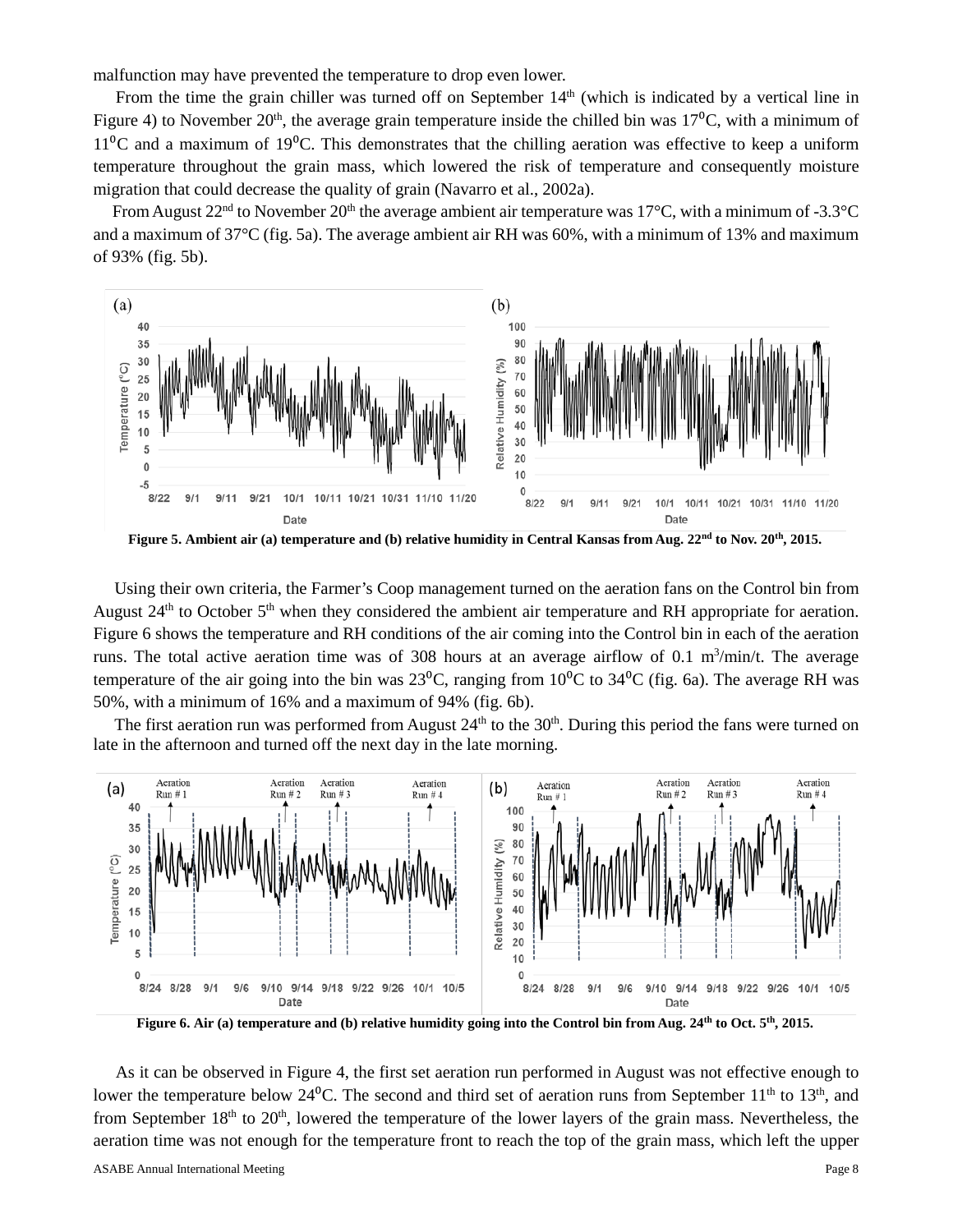layers of the grain mass with temperatures over  $24\text{°C}$  for most of the summer. The last aeration run was from September  $29<sup>th</sup>$  to October  $5<sup>th</sup>$ , which coincided with the time when unexpectedly 545 MT were taken out of the bin, which also helped to lower the grain temperature (thermal insulation effect decreased). From there on, the temperature of the grain remained low (below 21°C) since by this point the ambient temperature had dropped to an average  $13^{0}$ C (fig. 5a).

The MC of the grain inside the Chilled bin was fairly uniform throughout the grain mass and the storage time (11.1% - 11.8%) which means that the chilling treatment did not cause any drying or rewetting. There was no noticeable effect of the ambient aeration in the Control bin either.

#### *Effect of Chilling Aeration on Insect Survival and Reproduction*

The bioassays of LGB and RFB were taken out of the two bins and the fan transition part after 28 days. The percentage of live adult insects found, out of the original 50, are shown in Table 1. The average temperature in the fan transition and the grain surface of the Chilled bin during the 28 days was  $17^{\circ}$ C and  $19^{\circ}$ C, respectively. These temperatures are not lethal for the insects, but they do stop the development and slow the oviposition and larvae growth (Navarro et al., 2002).

| Chined and Control bin and number of addits (progeny) that develop after 28 days in incubation at 27 G and 50% KH. |                |                              |                          |                                |                          |  |  |  |
|--------------------------------------------------------------------------------------------------------------------|----------------|------------------------------|--------------------------|--------------------------------|--------------------------|--|--|--|
|                                                                                                                    | Bin            | LGB                          |                          | <b>RFB</b>                     |                          |  |  |  |
|                                                                                                                    |                | 0.3 m below grain<br>surface | Fan<br><b>Transition</b> | $0.3$ m below grain<br>surface | Fan<br><b>Transition</b> |  |  |  |
| <b>First</b>                                                                                                       | <b>Chilled</b> | $82 + 5$                     | 91                       | $91 + 5$                       | 89                       |  |  |  |
| <b>Generation</b> (%<br>Live Insects)                                                                              | Control        | $79 + 27$                    | 85                       | $93+10$                        | 86                       |  |  |  |
| <b>Progeny</b>                                                                                                     | <b>Chilled</b> | $4+1$                        |                          | $3\pm2$                        |                          |  |  |  |
| (# Adults)                                                                                                         | Control        | $968 + 65$                   | 772                      | $16+5$                         | 14                       |  |  |  |

**Table 1. Percentage of live adult insects out of 50 original adults (first generation) of LGB and RFB after 28 days inside the Chilled and Control bin and number of adults (progeny) that develop after 28 days in incubation at 27**⁰C **and 30% RH.**

In the Control bin the temperature of the fan transition and the grain surface were  $25^{\circ}$ C and  $27^{\circ}$ C, respectively. The optimum development temperatures for LGB and RFB are between 32°C and 35°C. Outside of this range the development from egg to adult would take more than 24 days (Navarro et al., 2002). This would explain why there was no significant increase of the population of these two species in the Control bin in the first 28 days, although the temperatures were higher than in the Chilled bin.

Although there was no noticeable difference in the adult count in the first generation, a large difference was observed on the number of larvae and pupae, which was higher in the Control than in the Chilled bin. The average adult count in the progeny for LGB in the Control bin was 968 and 772 in the grain surface and the fan transition part, respectively. An average adult count of four resulted in the Chilled bin's fan transition part and grain surface (Table 2). These results show that the low temperatures in the Chilled bin had a significant effect in the oviposition and fecundity rate of this species. Navarro et al. (2002) observed that at 25°C a female LGB can lay between 52 and 561 eggs over a period of 11 to 38 days.

In general, temperatures between  $17^{\circ}$ C and  $22^{\circ}$ C, like the ones in the chilled bin, are considered "safe" for insect control management since the life cycle usually takes three months or more, and the oviposition and fecundity slows down to a point where population growth is almost insignificant (Navarro et al., 2002a).

The results of the second progeny regarding RFB also showed differences, although they were not as different in absolute numbers as the ones observed in LGB. It seems that due to the low RH (30%) that the insects were incubated in the laboratory affected this species more than LGB*,* and delayed the larval and pupae development into adults.

## *Insect Population in the Chilled and Control Bin*

The main insect-pests found in the probe traps of both bins were: rusty grain beetle (RGB) *Cryptolestes* spp.,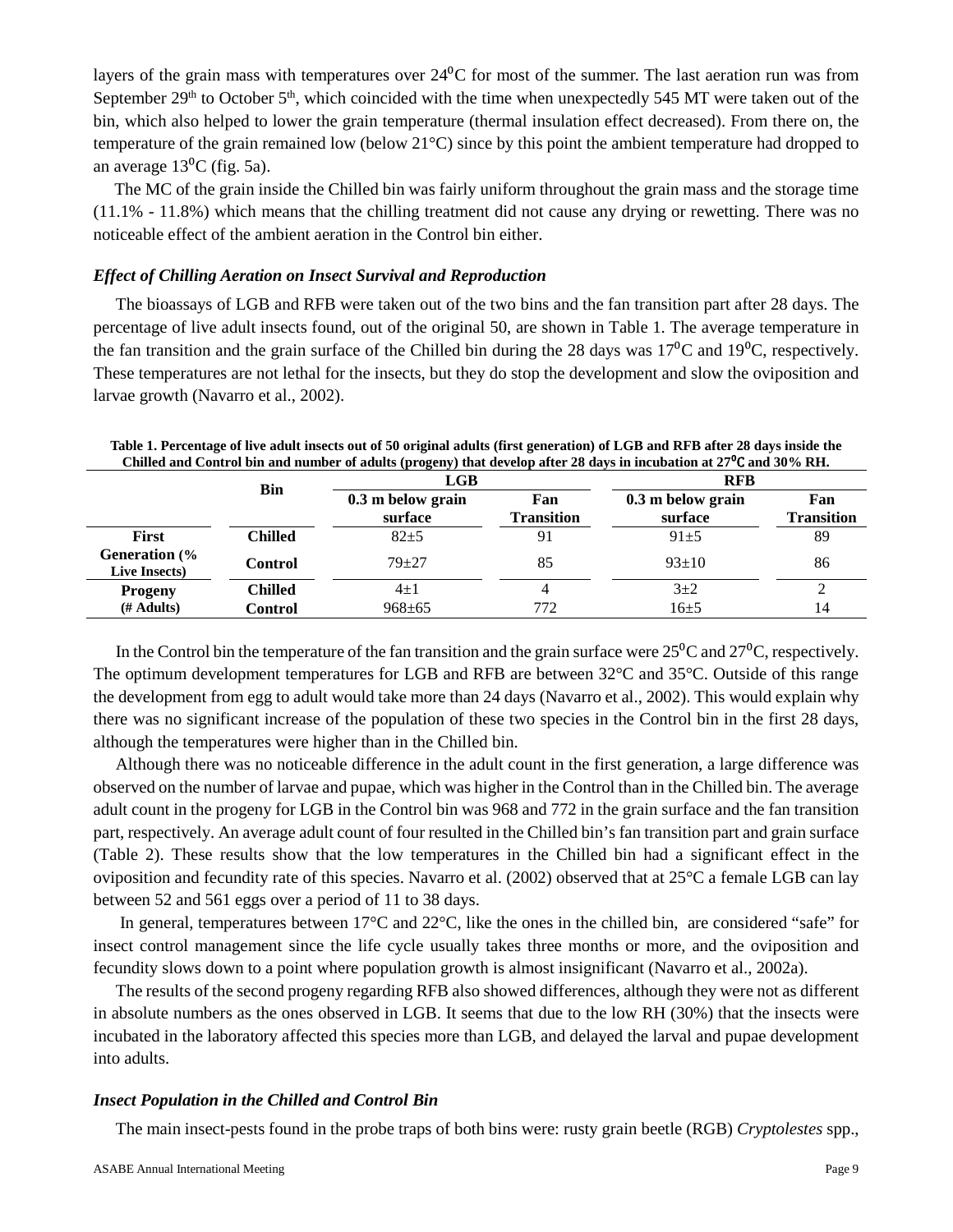red flour beetle (RFB) *Tribolium* spp., sawtoothed grain beetle (STB) *Oryzaephilus* spp. and maize weevil (MW) *Sitophilus* spp.

The probe traps located in the center of the bins were where the highest concentrations of insect populations for all the species mentioned in every sampling date (table 2). The reason for this distribution could be the concentration of fine, chaff, and broken pieces of grain in the central core of the bins since no "coring" or leveling of the center core had been done. Insects that can't feed from sound grain (secondary pests) often develop perfectly in this kind of material (Navarro *et al.*, 2002).

| Table 2. Number of adult insects found in the probe traps located in the center of the Chilled and Control bins collected on Aug. |
|-----------------------------------------------------------------------------------------------------------------------------------|
| $15th$ to Nov. $20th$ , $2015$ .                                                                                                  |

|                |                                 | <b>Sampling Date</b> |           |         |                 |  |  |  |  |
|----------------|---------------------------------|----------------------|-----------|---------|-----------------|--|--|--|--|
| <b>Bin</b>     | <b>Insect</b><br><b>Species</b> | <b>August</b>        | September | October | <b>November</b> |  |  |  |  |
|                | <b>RGB</b>                      | 15                   | 27        |         | 12              |  |  |  |  |
| <b>Chilled</b> | <b>RFB</b>                      |                      | 27        |         | 21              |  |  |  |  |
|                | <b>STB</b>                      |                      | 10        |         | 0               |  |  |  |  |
|                | <b>MW</b>                       |                      |           |         | 13              |  |  |  |  |
|                | <b>RGB</b>                      | 28                   | 1370      |         | 1000            |  |  |  |  |
| <b>Control</b> | <b>RFB</b>                      | $\left( \right)$     | 544       |         | 91              |  |  |  |  |
|                | <b>STB</b>                      |                      |           |         | 0               |  |  |  |  |
|                | <b>MW</b>                       |                      |           |         |                 |  |  |  |  |

On the first sampling date the number of insects were quite low in both bins, probably because this grain was recently harvested in the months of June and July. The most common genus was RGB. This species is able to survive in cracks and crevices, feeding from the residues of previous harvest before the new loading of grain (Reichmut et al., 2007). This could have given it an advantage over other species and made it able to survive in the residues of the previous harvest.

On the second sampling on September  $22<sup>nd</sup>$  (after chilling treatment) the population growth of all four genus was considerably suppressed in the Chilled bin, which clearly shows that the average temperature of  $17<sup>0</sup>C$  (fig. 4) slowed down the development of the main insect pests present in this bins. The predominant genus found were RFB and RGB, with 27 adults of each. Subramanyam and Hagstrum (1996) reported that a female of RGB can produce around 200 eggs during their lifetime, therefore it could be said that between the first and second sampling there was practically no oviposition or larval growth in the Chilled bin.

In the Control bin, 544 and 1370 adult insects of RFB and RGB, respectively, were collected from the center core probe trap on this date (table 2). This was a considerable increase of the population size in just 37 days, which shows the importance of cooling the grain as fast as possible once it is in the bin. Hagstrum and Subramanyam (2006) determined that for every month that cooling is delayed populations of insects would grow 5- to 25-fold their original size. During this period the average temperature in the Control bin was of  $27^{\circ}$ C.

During the month of October the probe traps in the Control bin had to be taken out due to the unloading of grain, reason why there are no results for this month. In the November sampling, a clear difference in insect development was still noticeable, even though the temperature in the Control bin had decreased to 14⁰C due to the movement of grain that diminished the insulation effect and normal reduction of the ambient temperature due to the start of the fall season. There was no noticeable change in the temperature in the Chilled bin (fig. 4).

An increase of the population of MW was observed in the Chilled bin in the sampling of November. This sudden appearance could be explained due to the start of the maize harvest season which would normally attract MW since they are very good flyers and are known for infesting neighboring commodities and being tolerant to low temperatures (Navarro et al., 2002). Although the insect was present, the results of insect fragments (table 3) indicate that it wasn't feeding or reproducing inside the bin. This means that the infestation of MW wasn't created inside the bin and since the development rate of this species would take more than 220 days at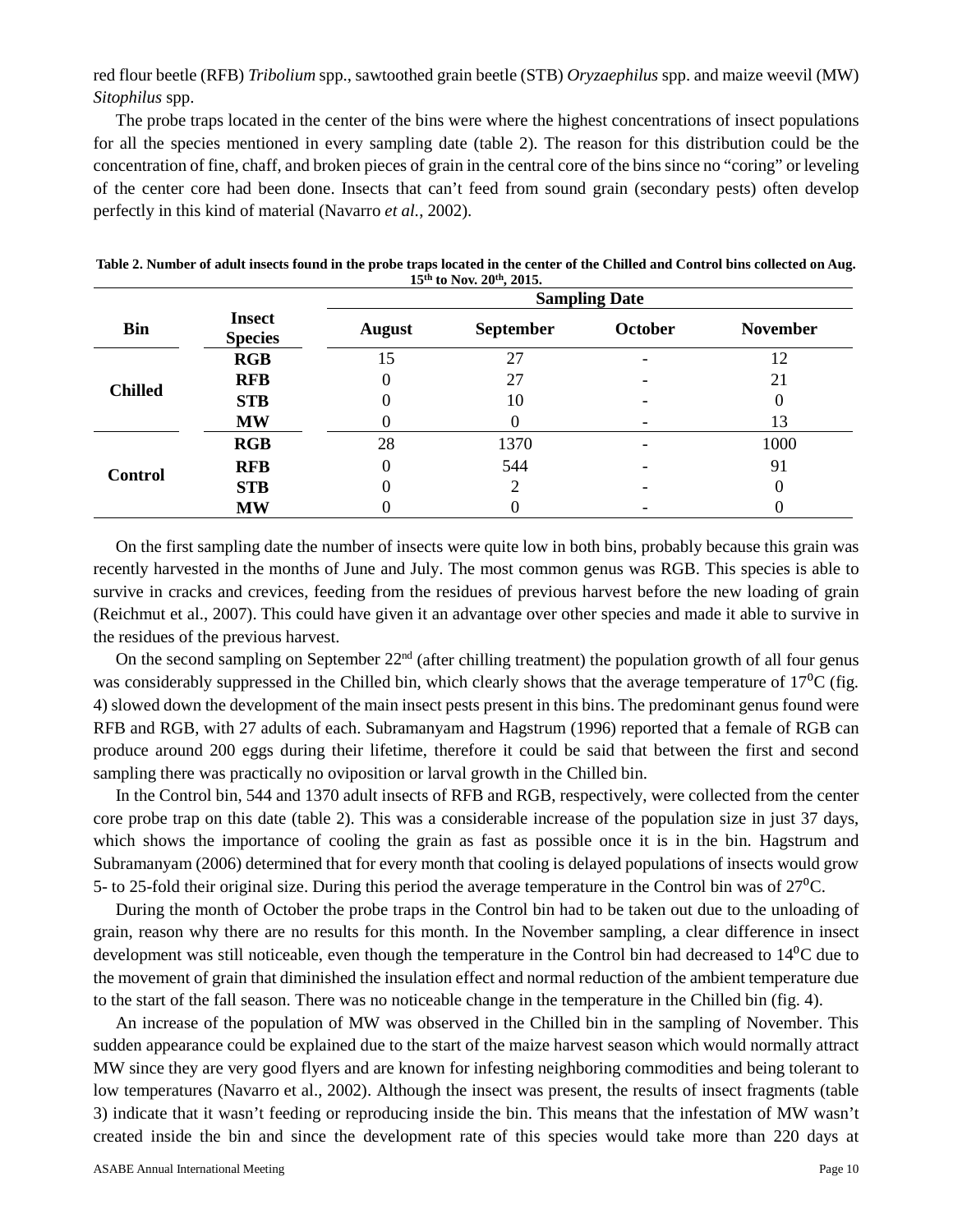temperatures as low as 15°C (Rees, 1996), it is unlikely that an infestation of MW would develop inside the Chilled bin, despite of its presence inside the bin. RGB was the predominant genus found in the Control bin, with numbers as high as 1000 in the center core of the grain mass.

### *Calculation of Insect Fragments*

The results of the laboratory Entoleter were below 0.5 insect fragments in total per 500 g of grain in both bins and during all sampling dates (table 3), which would be below the FDA action limit of 75 flour-frags per 50 g of flour according to the prediction model developed by Brabec et al. (2015).

|--|

|                | Insect Fragments per kg of grain |                   |                   |                   |  |  |  |
|----------------|----------------------------------|-------------------|-------------------|-------------------|--|--|--|
| Bin            | <b>August</b>                    | <b>September</b>  | October           | <b>November</b>   |  |  |  |
| Chilled        | ገΑ                               | $0.3^{Aa}$        | $0.3^{Aa}$        | 0.1 <sup>Aa</sup> |  |  |  |
| <b>Control</b> | ገΑ                               | 0.4 <sup>Aa</sup> | 0.4 <sup>Aa</sup> | 0.4 <sup>Aa</sup> |  |  |  |

**(A) Mean values with the same letters within the same bin but at different sampling dates are not**  significantly different by Tukeys test ( $p > 0.05$ ).

**(a) Means values with the same lowercase letters within the same sampling date but at different bins**  are not significantly different by Tukeys test ( $p > 0.05$ ).

A great variability was observed in the number of insect fragments found in each of the 500 g samples collected from both bins, probably due to the low count of internally infested kernels. Brabec et al. (2015) found that on average, each kernel infested by a weevil contributed to 1.4 to 2.2 piece counts, which meant that if only one insect was found among the three replicas, it had a big influence in the calculus of the standard deviation, and in fact this was the case in most of the samples since the population of weevils or internally-infesting insects was almost inexistent.

These results seem contradictory due to the almost inexistent population of weevils according to the probe traps in the Control bin and the increase of MW in the Chilled bin in the last sampling date. This can be explained by the differences in sampling between using probe traps and grain probing, where the probe traps are exposed for a longer period of time in the grain mas compared to the short time of just probing the grain. While it is more likely that a higher number of insects are found in the probe traps than in the grain samples, the correlation between both methods is dependent on many variables like interaction among different species, spatial patterns of insect populations, number and size of grain samples, location of traps in the grain mass, temperature of the grain mass, among others (Athanasiou and Buchelos, 2000).

### *Mold Identification and Quantification*

The results of the two medias used for this analysis were practically identical for which only the results of the PDA are presented in this section.

The most common fungi detected in the mold tests during all sampling dates and at every grain height sampled in both bins was *Fusarium* spp. (table 4). It is likely that the presence of *Fusarium* spp. in the sampled grain came from the field and did not develop inside the bins since it is a more common field fungi than *Aspergillus*  spp. and *Penicillium* spp. and it requires higher ERH and EMC to germinate and develop (Navarro et al, 2002a).

According to the Wheat Quality Annual report, the 2015 harvest in Kansas was heavily hit by rain, drought and diseases (Hillderbrand, 2015). The results of the grain quality analysis confirmed it (table 5). Most of the damage observed in wheat from both bins was due to fungi in the form of "scab" which is caused by *F. roseum*. The "scab" is characterized by shriveled and reddish discolored kernels that sometimes are friable with a chalky interior (Christensen and Meronouck, 1986). Since this fungi requires high RH to develop, the presence of this mold inside the bins did not seem to have increased throughout the four months of monitoring the quality.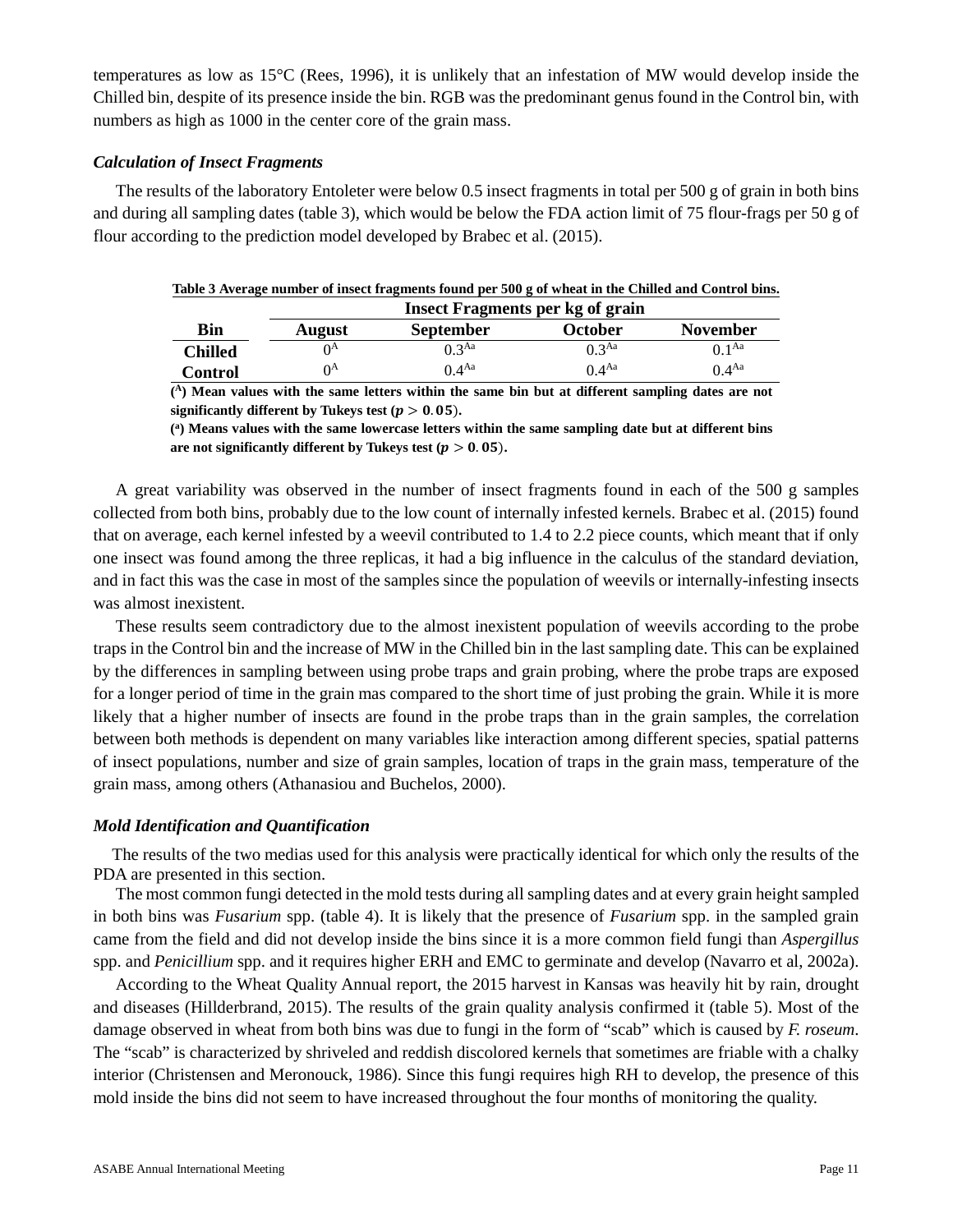| Table 4. Percentage of kernels in PDA media infected by Fusarium spp., Aspergillus spp., or Penicillium spp. in the different |
|-------------------------------------------------------------------------------------------------------------------------------|
| layers of the Chilled and Control bins from samples taken during in the August, September, October and November, 2015.        |
| $\mathbf{V}$ $\mathbf{I}$ $\mathbf{P}$ $\mathbf{I}$ (0/)                                                                      |

|                                |               | Kernels infected $(\% )$ |                  |                         |                   |                    |                         |  |  |
|--------------------------------|---------------|--------------------------|------------------|-------------------------|-------------------|--------------------|-------------------------|--|--|
|                                |               | <b>Chilled Bin</b>       |                  |                         |                   | <b>Control Bin</b> |                         |  |  |
| <b>Sampling</b><br><b>Date</b> | Height<br>(m) | Fusarium                 |                  | Aspergillus Penicillium | Fusarium          |                    | Aspergillus Penicillium |  |  |
|                                |               | spp.                     | spp.             | spp.                    | spp.              | spp.               | spp.                    |  |  |
|                                | 16            | $9.5^{\mathrm{a}}$       | $\overline{0}$   | $\overline{0}$          | 4.4 <sup>a</sup>  | $\overline{0}$     | $\boldsymbol{0}$        |  |  |
|                                | 13            | 18.37a                   | $\mathbf{0}$     | $\boldsymbol{0}$        | $13.93^{a}$       | $\boldsymbol{0}$   | $\boldsymbol{0}$        |  |  |
| <b>August</b>                  | 10            | 13.3 <sup>a</sup>        | $\boldsymbol{0}$ | $\overline{0}$          | $18.57^{\circ}$   | $\overline{0}$     | $\boldsymbol{0}$        |  |  |
|                                | 7             | 16.97 <sup>a</sup>       | $\overline{0}$   | $\overline{0}$          | 8.77 <sup>a</sup> | $\theta$           | $\boldsymbol{0}$        |  |  |
|                                | Average       | $14.53*A$                | $\boldsymbol{0}$ | $\boldsymbol{0}$        | $11.42*A$         | 0.0 <sup>A</sup>   | $\boldsymbol{0}$        |  |  |
| <b>September</b>               | 16            | 0.0 <sup>a</sup>         | $\boldsymbol{0}$ | $\overline{0}$          | $0.0^{\rm a}$     | 6.67 <sup>b</sup>  | $\boldsymbol{0}$        |  |  |
|                                | 13            | 8.9 <sup>a</sup>         | $\mathbf{0}$     | $\boldsymbol{0}$        | $2.23^{a}$        | 0.0 <sup>a</sup>   | $\boldsymbol{0}$        |  |  |
|                                | 10            | 6.67 <sup>a</sup>        | $\boldsymbol{0}$ | $\boldsymbol{0}$        | 8.87 <sup>a</sup> | 0.0 <sup>a</sup>   | $\boldsymbol{0}$        |  |  |
|                                | 7             | 0.0 <sup>a</sup>         | $\theta$         | $\overline{0}$          | 8.9 <sup>a</sup>  | 0.0 <sup>a</sup>   | $\boldsymbol{0}$        |  |  |
|                                | Average       | 3.89*A                   | $0.0*$           | $\boldsymbol{0}$        | $5.0*A$           | $1.68*A$           | $\boldsymbol{0}$        |  |  |
|                                | 16            | 6.67 <sup>a</sup>        | $\mathbf{0}$     | $\boldsymbol{0}$        |                   |                    |                         |  |  |
| <b>October</b>                 | 13            | 6.67 <sup>a</sup>        | $\boldsymbol{0}$ | $\boldsymbol{0}$        |                   |                    |                         |  |  |
|                                | 10            | $2.23^a$                 | $\boldsymbol{0}$ | $\overline{0}$          |                   |                    |                         |  |  |
|                                | 7             | 0.0 <sup>a</sup>         | $\boldsymbol{0}$ | $\boldsymbol{0}$        | 4.47              | $\theta$           | $\boldsymbol{0}$        |  |  |
|                                | Average       | 3.89*A                   | $\boldsymbol{0}$ | $\boldsymbol{0}$        | $4.47*A$          | 0.0 <sup>A</sup>   | $\boldsymbol{0}$        |  |  |
| <b>November</b>                | 16            | $0.0^{\mathrm{a}}$       | $\boldsymbol{0}$ | $\boldsymbol{0}$        |                   |                    |                         |  |  |
|                                | 13            | 44.43 <sup>b</sup>       | $\boldsymbol{0}$ | $\boldsymbol{0}$        |                   |                    |                         |  |  |
|                                | 10            | $2.23^{a}$               | $\boldsymbol{0}$ | $\boldsymbol{0}$        |                   |                    |                         |  |  |
|                                | 7             | 0.0 <sup>a</sup>         | $\overline{0}$   | $\overline{0}$          | $\Omega$          | $\Omega$           | $\Omega$                |  |  |
|                                | Average       | $11.67 * A$              | $\boldsymbol{0}$ | $\boldsymbol{0}$        | $0.0^{*A}$        | 0.0 <sup>A</sup>   | $\boldsymbol{0}$        |  |  |

**( a,b) Mean values with the same letter within the same bin and sampling date but at different heights of the grain mass are not**  significantly different by Tukeys test  $(p > 0.05)$ .

**(\*) Mean values with the same symbol in the bin's average within the same sampling date but at different bins are not significantly**  different by Tukeys test ( $p > 0.05$ ).

**(A) Mean values with the same letter in the bin average within the same bin but at different sampling dates are not significantly**  different by Tukeys test ( $p > 0.05$ ).

Although microfloral growth is mostly dependent of ambient relative humidity, low temperatures like the ones found in the Chilled bin would be adequate to limit the damage caused by fungi, even at MCs higher than 13% and for up to a year, but if the temperature is maintained between  $8^0C$  and  $10^0C$  (Christensen and Kaufmann, 1974).

*Aspergillus* spp. only appeared in the top layer of the Control bin in the samples taken on September 22nd. Although it was not possible of keep track of the presence of this mold in the top layer since the grain had been moved by the next sampling, it is very unlikely that there had been any development of this mold since the average MC of the grain was below the optimum development range of *Aspergillus* spp. (13.5% to 17%) (Navarro *et al*, 2002a). There was no detection of *Penicillium* spp. in any sample from neither of the bins at any sampling date or quantity with any of the two medias.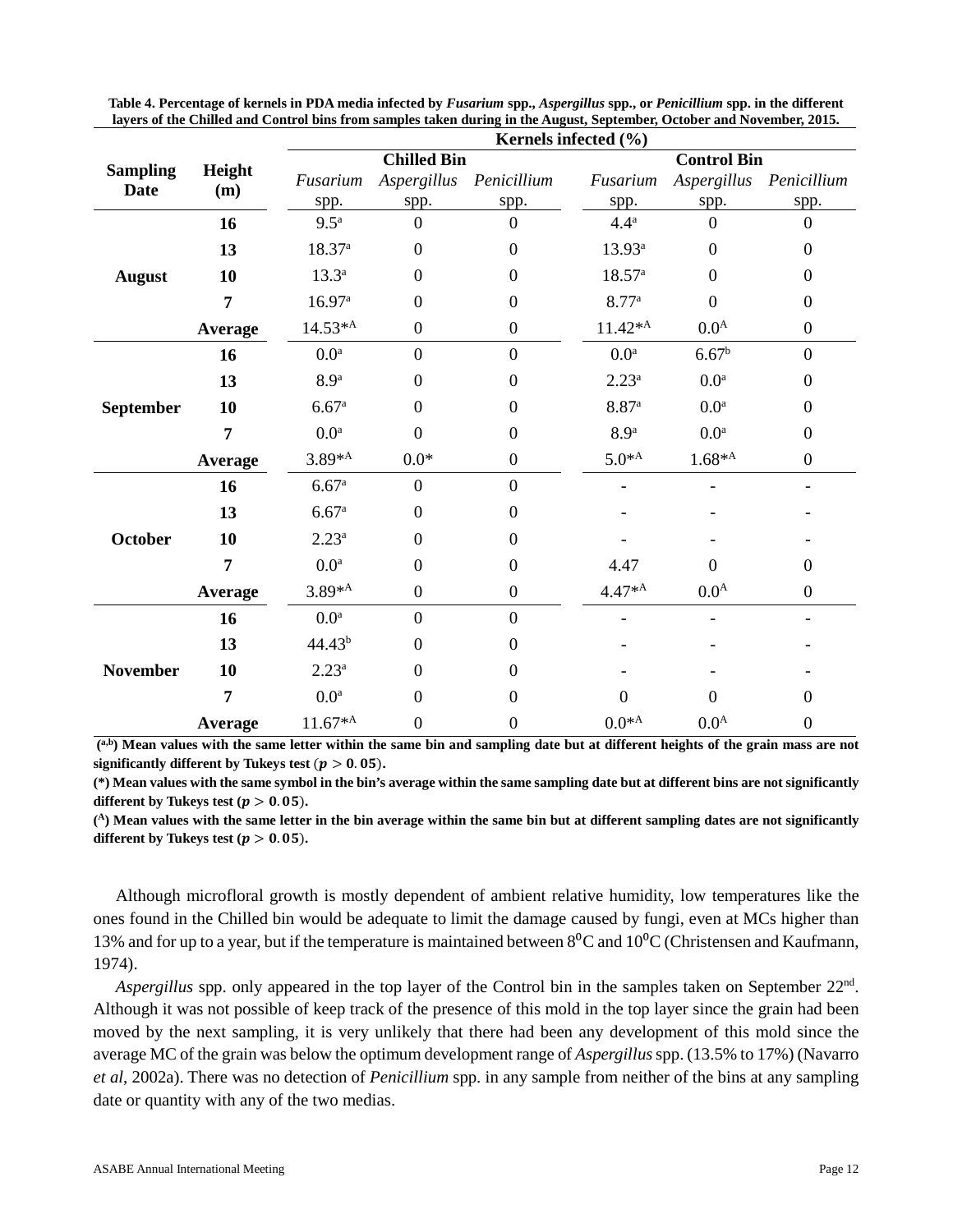### *Grain Quality Evaluation*

The grain quality results indicate that there was no change in grade from before and after the chilling treatment (table 5). The difference in the quality values observed in the parameters evaluated in the samples of both bins are considered normal according to the experts of KGIS.

| <b>Bin</b>     | <b>Sampling</b><br>date | MC<br>$(\%)$ | <b>Test</b><br>Weight<br>(kg/m <sup>3</sup> ) | <b>Dockage</b><br>$(\%)$ | Foreign<br>material<br>$(\%)$ | <b>Damage</b><br>$(\%)$ | Shrunken<br>& Broken<br>$(\%)$ | <b>Insect</b><br><b>Damaged</b><br><b>Kernels</b><br>$(\#)$ | <b>Total</b><br><b>Defects</b><br>$\left(\frac{6}{6}\right)$ | Grade |
|----------------|-------------------------|--------------|-----------------------------------------------|--------------------------|-------------------------------|-------------------------|--------------------------------|-------------------------------------------------------------|--------------------------------------------------------------|-------|
| <b>Chilled</b> | <b>August</b>           | 11.4         | 78.6                                          | 0.5                      | 0.1                           | 0.7                     | 0.3                            |                                                             | 1.1                                                          |       |
|                | <b>September</b>        | 11.3         | 79.7                                          | 0.3                      | 0.2                           | 1.3                     | 0.7                            |                                                             | 2.2                                                          |       |
| <b>Control</b> | August                  | 11.4         | 78.9                                          | 0.4                      | 0.3                           | 0.8                     |                                | $\theta$                                                    | 2.1                                                          |       |
|                | <b>September</b>        | 11.2         | 78.9                                          | 0.4                      | 0.3                           | 0.4                     | 0.9                            | 0                                                           | 1.6                                                          |       |

**Table 5. Grain quality analysis of wheat stored in the Chilled and Control bins from samples taken before chilling (Aug. 15th) and after chilling (Sep. 22nd).**

It can be observed in Table 5 that the most influential factor in the Total Defects parameter quantified with grain grading in the Chilled bin was the damage caused mainly by fungi (Damage). As it was observed in Table 4, the "scab" damage was quite common in both bins for the conditions in which this wheat was harvested. Nevertheless, this damage did not affect the overall quality after harvest due to the low MC of the grain.

In the Control bin the most influential factor in Total Defects parameter were the Shrunken & Broken. This factor plus the temperatures present in this bin would explain the high populations of secondary pests, since these insects can't feed from the whole grain (Rees, 1996).

For Insect Damaged Kernels (IDK), one kernel was found in samples from each sampling dates that were affected by internal feeding insects. This could mean that this damage could have happened in the field since no primary pests were observed during the first sampling date in either the probe traps or the grain samples (table 2 and 3).

In general, it should be mentioned that, despite the conditions that this harvest had to endure, the wheat stored in these bins was graded as U.S #1. Navarro *et al.* (2002) mentions that the rate of deterioration during storage depends on initial condition of the grain, MC, and temperature. So, although the storage temperatures were quite different in the two bins, the initial quality and MC were good enough to mask the temperature on overall quality.

# *Flour Quality Evaluation*

The flour quality analysis did not show changes in the characteristics of wheat after the chilling treatment that would affect end-use product quality (table 6). This shows that lower temperatures during storage help preserve the quality of wheat. These results are similar to the ones found by Mhiko (2012) in which wheat was stored for five months at different temperatures and the grain stored at 15°C and 60% RH presented the least quality deterioration.

| Table 6. Flour quality analysis of wheat stored in the Chilled and Control bins from samples taken before chilling |
|--------------------------------------------------------------------------------------------------------------------|
| (Aug. $15th$ ) and after chilling (Sep. $22nd$ ).                                                                  |

|                              |                     | <b>Chilled Bin</b>  |                     | <b>Control Bin</b>  |  |  |
|------------------------------|---------------------|---------------------|---------------------|---------------------|--|--|
| <b>Variables</b>             | <b>August</b>       | <b>September</b>    | <b>August</b>       | <b>September</b>    |  |  |
| $MC$ Wheat $(\% )$           | $10.53^{\rm a}$     | 10.41 <sup>a</sup>  | 10.39 <sup>a</sup>  | 10.28 <sup>a</sup>  |  |  |
| Wheat Protein $(\% )$        | 12.49 <sup>a</sup>  | $12.40^{\text{a}}$  | 13.33 <sup>a</sup>  | 12.59 <sup>a</sup>  |  |  |
| <b>Flour Protein</b> $(\% )$ | 11.14 <sup>a</sup>  | 10.97 <sup>a</sup>  | 11.87 <sup>b</sup>  | 11.27 <sup>a</sup>  |  |  |
| Absorption $(\% )$           | 63.83 <sup>a</sup>  | 64.33 <sup>a</sup>  | 64.69 <sup>a</sup>  | 65.33 <sup>a</sup>  |  |  |
| Mix Time (min)               | 3.73 <sup>a</sup>   | 3.42 <sup>a</sup>   | 3.53 <sup>b</sup>   | 3.00 <sup>a</sup>   |  |  |
| Loaf Volume (cc)             | 741.08 <sup>a</sup> | 814.33 <sup>a</sup> | 818.34 <sup>b</sup> | 767.00 <sup>a</sup> |  |  |

**( a,b) Mean values with the same letter within the same bin and quality variable but at different sampling dates are not significantly**  different by Tukeys test ( $p > 0.05$ ).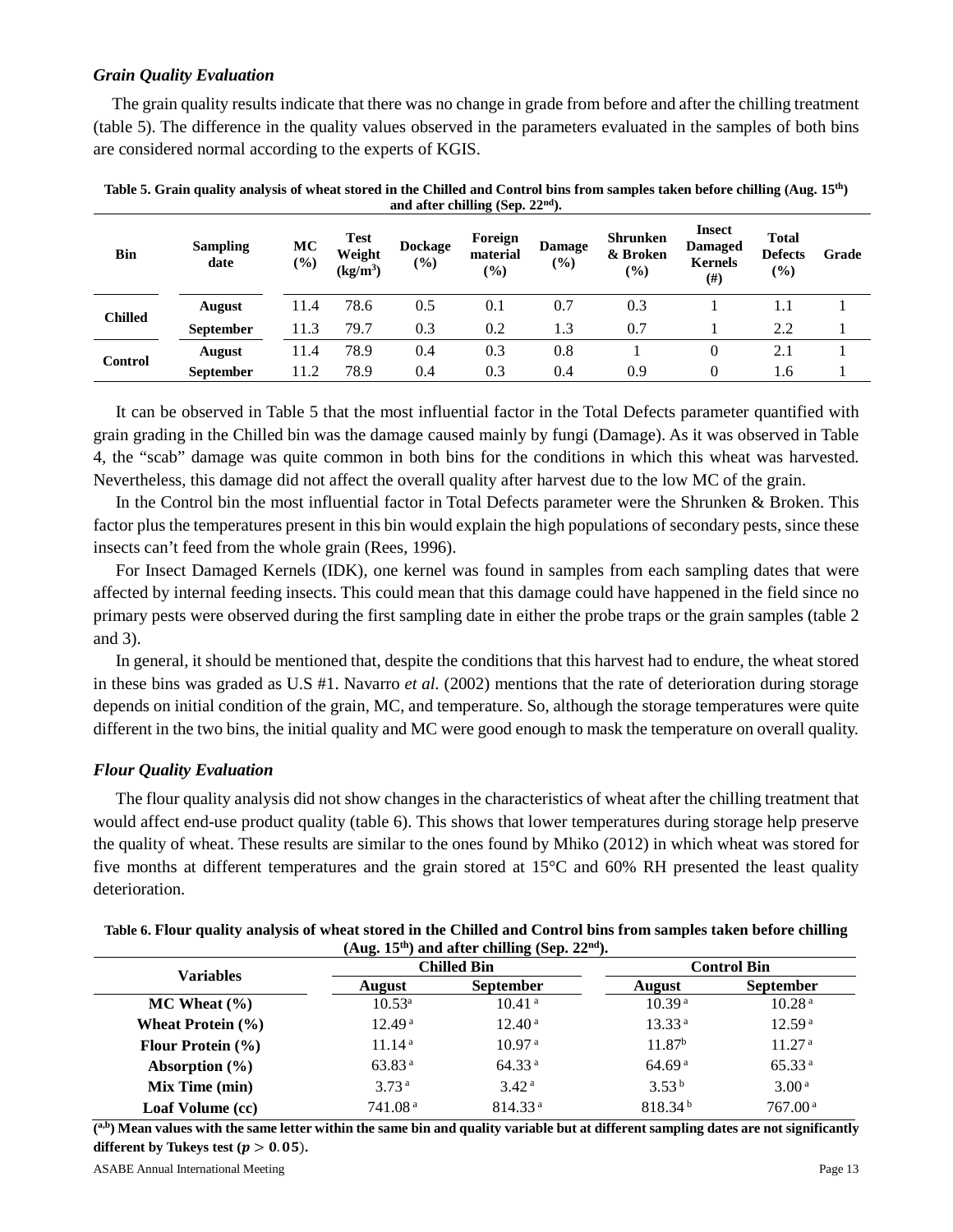Although the changes in loaf volume were not statistically different in the Chilled bin, it can be observed that there was a slight increase in volume from samples taken after the first month of storage at approximately  $17^{\circ}$ C. Lower temperatures during storage tend to show an increase in dough extensibility, independently of the RH (Gonzalez-Torralba, 2013).

In the Control bin there was a significant decrease in quality after 38 days storage period. It is observed that protein content decreased from 11.87% to 11.27%. Mixing time also decreased from 3.53 to 3 minutes, as well as loaf volume decreased from 818.34 cc to 767 cc.

Gonzalez-Torralba (2013) observed that at temperatures of approximately  $30^{\circ}$ C during storage, dough extensibility decreased while tenacity and strength increased due to enhanced oxidation of thiol to disulfide groups. This has a negative impact in loaf volume and crumb softness (Gras et al., 2001).

The change of protein content in the flour produced from the wheat taken out of the Control bin could be explained by the higher temperatures during storage that increase the proteolytic activity in the wheat, which causes that the endo- and exopetidases break the polypetide bonds into simple peptide chains and decrease the protein content (Mhiko, 2012).

Although the deterioration of protein during storage has been observed in other research trials, most of them have observed significant changes after more than one month of storage (Kibar, 2014; Mhiko, 2012). This could indicate that the changes in protein content in the samples could have been due to sampling or processing errors, nevertheless this can only be proven by extending the chilling trial during a wider storage period.

### *Power Consumption and Costa Analysis*

The grain chiller worked in average on a 28 kWh load from August  $22<sup>nd</sup>$  to September 14<sup>th</sup>, 2015. To calculate this power load, it was taken into account the consumption of the chiller's centrifugal fan, two axial fans and its two compressors. The two centrifugal fans of the Control bin worked on 7.5 kWh load from August  $24<sup>th</sup>$  to October  $5<sup>th</sup>$ , 2015. During the chilling trial, there was a total power consumption of 8,794 kW for the 314 hours the chiller was running which resulted in an electrical cost of 1.93 \$/kWh using a kWh average cost for the Central Kansas region of 0.084 \$/kWh. In the Control bin, the centrifugal fans ran for 308 hours for a total power consumption of 4,620 kW, which resulted in an electrical cost of 1.03 \$/kWh. The difference in cost between ambient and chilled aeration was 0.22 \$/MT (table 7).

| ambient aeration. |                              |                              |                                            |         |         |  |  |  |
|-------------------|------------------------------|------------------------------|--------------------------------------------|---------|---------|--|--|--|
| Bin               | <b>Average Load</b><br>(kWh) | <b>Hours of</b><br>operation | <b>Total energy</b><br>(kW)<br>consumption | \$/hour | $M_{T}$ |  |  |  |
| Chilled           | 28                           | 314                          | 8794                                       | 1.93    | 0.45    |  |  |  |
| Control           |                              | 308                          | 4620                                       | 1.04    | 0.23    |  |  |  |

**Table 7. Power consumption (kWh) and cost per hour (\$/hr) and metric tonne (\$/MT) for running chilling and ambient aeration.**

**aAverage load of system: 1 centrifugal fan of 7.5 kW+ 2 axial fans of 950 W/ea+ 2 compressors of 9.325 kW/ea. bCalculated according to the consumption of the two centrifugal fans connected to the Control bin. c Based on an average cost of 0.084 \$/kWh**

The cost of the chilling aeration nearly doubled that of ambient aeration, nevertheless it has to be taken into consideration that the temperature of the Chilled bin was lowered and stabilized throughout the grain mass at 17⁰C after only 135 hours, but it was left running until the 314 hours to test its capacity. It also has to be noted that the chilling tretment was more effective to control the population growth of insect-pests, as it was shown in the results of the insect sampling and bioassays. The chilling treatment was also better to preserve some of the quality parameters of the end-product like loaf volume, as it was shown in the results of flour quality. Taking into consideration these results, chilling aeration would be highly competitive, compared to ambient aeration, in a market that will pay for high quality end-product in regards to flour quality and baking needs or even in one that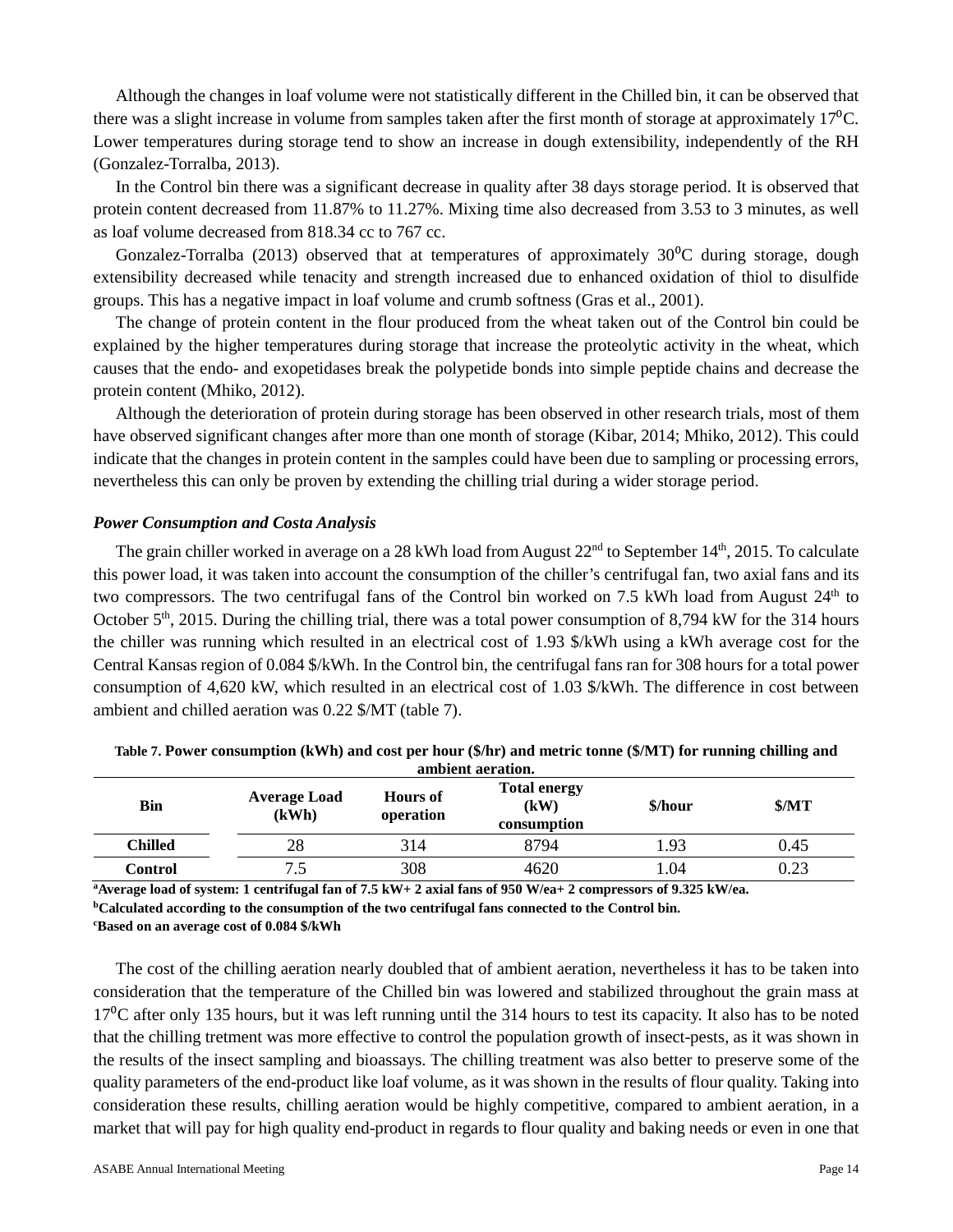will pay more for chemical-free grain.

Although there was no fumigation during the present research trial, according to an economic computer model developed by Rulon et al. (1999), a management strategy based on chilling aeration would lower the exposure of a elevator business to changes in input price levels, such as fumigation materials and labor, and would also be highly competitive in market where premium quality or pestcide-free wheat is demanded.

# **Conclusions**

The PCS-20 grain chiller was capable of lowering the temperature of the 1,350 MT from approximately 28<sup>o</sup>C down to 17<sup>o</sup>C in approximately 135 hours, without modifying the MC. This rapid cooling of the grain inside the treated bin slowed down the reproduction rate of the main insect pests that were present inside the bin.

According to the mold analysis, the chilling aeration treatment had no effect on the mold growth. Neither was there an effect of the chilling treatment on the quality and grade of the wheat since no difference was observed compared to the quality and grade of the wheat in the Control bin which was treated with ambient aeration according to the strategy developed by the Farmer's Cooperative.

The results of the flour quality analysis demonstrated that loaf volume characteristics were better preserved with the chilling aeration strategy than with the ambient aeration.

The cost analysis, based only on the power consumption of both aeration strategies, showed that the chilling aeration strategy was 0.22 \$/MT more expensive than the ambient aeration strategy developed by the Cooperative.

#### **Acknowledgements**

*The authors would like to thank the funding support provided by the Kansas Crop Improvement Association (KCIA) to conduct the on-site research trials and laboratory analysis. We would also like to thank the Grain Science Microbiology and Toxicology Laboratory and the Stored-Product Entomology Laboratory of Kansas State University for their collaboration in the analysis of the grain samples, as well as the Tri-States Grain Conditioning Inc. (TSGC) for providing the grain temperature management system and to the management of Wakefield Farmer's Cooperative for providing us the opportunity to develop this research project in their facilities.*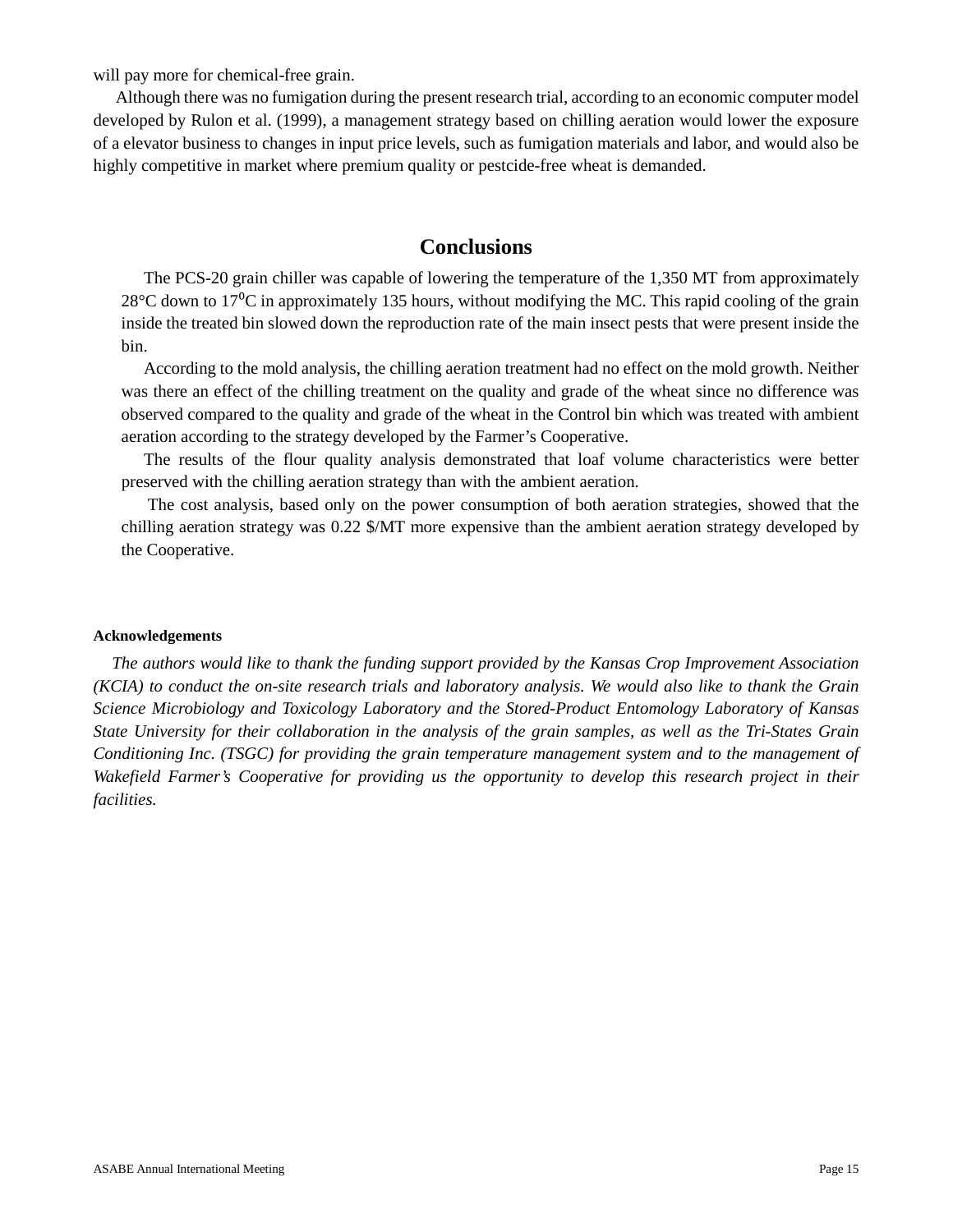# **References**

- AACC 10-10.03. (1999). Approved Methods of Analysis: Optimized Straight-Dough Bread-Making Method. American Association of Cereal Chemists.
- AACC 54-40.02. (1999). Approved Methods of Analysis: Mixograph Method. American Association of Cereal Chemists.
- Athanassiou, C. G, and Buthelos, C. T. (2000). Detection of stored-wheat beetle species and estimation of population density using unbaited probe traps and grain trier samples. *Entomolgia Experimantalis et Applicata* 98: 67-78.
- Brabec, D. L., Pearson, T. C., Maghirang, E. B. and Flinn, P. W. (2015). Detection of fragments from internal insects in wheat samples using a laboratory Entoleter. *Cereal Chemistry* 92(1): 8-13.
- Brower, J. H., Smith, L., Vail, P., and P. Flinn. (1996). Biological control. In B. Subramanyan and D. Hagstrum (Eds.), *Integrated Management of Insects in Stored Products,* 223-286. New York, NY: Marcel Dekker, Inc.
- Chen, Z., Schlipalius, D., Opit, G., Subramanyam, B., and Phillips, T. W. (2015). Diagnostic molecular markers for phosphine resistance in U.S. populations of *Tribolium castaneum* and *Rhyzopertha dominica*. PLoS ONE. 10(3): e0121343.doi:10.1371/journal.pone.0121343
- Christensen, C. M., and Kaufmann, H. H. (1974). Microflora. In C. M. Christensen, (Ed.), *Storage of Cereal Grains and their Products,* 158-172. St. Paul, MN: American Association of Cereal Chemists.
- Christensen, C. M., and Meronouck, R. A. (1986). *Quality Maintenance in Stored Grains and Seeds.* Minneapolis, MN: University of Minnesota Press.
- Finner, M. F., and Singh, S. (1983). Apparatus for testing grains for resistance to damage. U. S. Patent 4,422,319.
- FDA. (1988). Wheat flour adulterated with insect fragments and rodent hairs. Compliance Policy Guides. Processed Grain Guide (Ch. 4), 7104.511
- Gonzalez-Torralba, J. (2013). Influence of temperature and R.H. during storage on wheat bread making quality. *Journal of Stored Products Research* 55: 134-144.
- Gras, P., Kaur, S., Lewis, D. A., and O'Riordan, B. (2001). How and why to keep grain quality constant. In M. Wootton, et al. (Eds.), *Cereals 2000, Proceedings of the 11<sup>th</sup> Cereal and Bread Congress and 50<sup>th</sup> Australian Cereal Chemistry Congress.* Gold Coast, Australia: CSIRO.
- Hagstrum, D. W., and Subramanyam, B. (2006). *Fundamentals of Stored-Product Entomology*. St. Paul, MN: AACC International.
- Hillderbrand, J. (2015). Day 11, Kansas wheat harvest report: 5 July 2015. Manhattan, KS: Kansas Wheat Commission and Kansas Wheat Association. Available at: http://www.kansaswheat.org. Accessed 5 July 2015.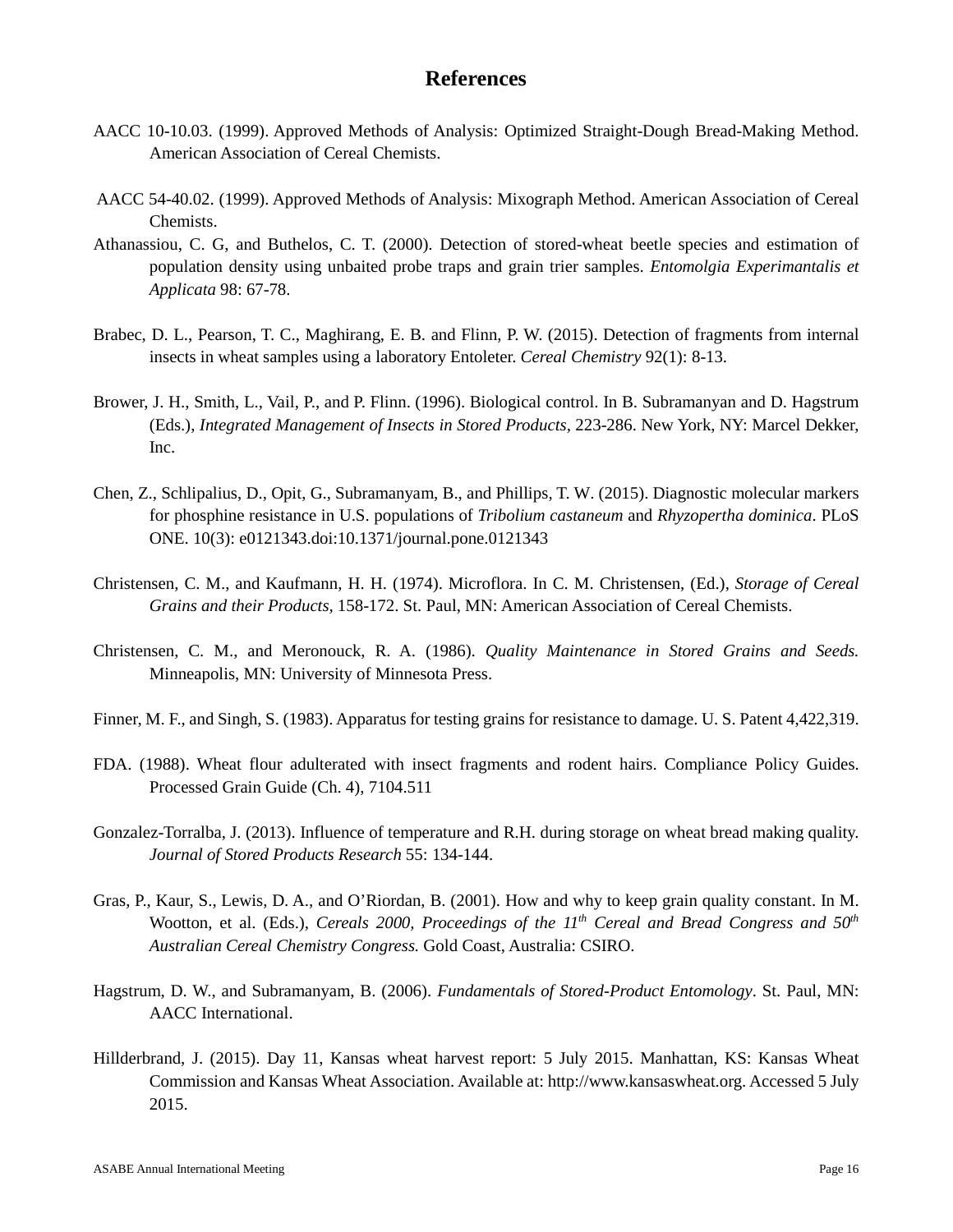- Kibar, H. (2014). Influence of storage conditions on the quality properties of wheat varieties. *Journal of Stored Prod. Research* 62: 8-15.
- Lazzari, F. A., Lazzari, S., Lazzari, F. N. (2010). Environmentally friendly technologies to maintain stored paddy rice quality. *10th International Conference on Stored Product Protection*, 710-715. Paraná, Brazil: Universidade Federal do Paraná.
- Maier, D., and Navarro, S. (2002). Chilling of grain by refrigerated air. In S. Navarro, and R. Noyes (Eds.), *The Mechanics and Physics of Modern Grain Aeration Management*, 489-560. Boca Raton, FL: CRC Press LLC.
- Maier, D., Rulon, R. A., and Mason, J. (1997). Chilled versus ambient aeration and fumigation of stored popcorn. Part 1: Temperature management. *Journal of Stored Products Research* 33: 39-49.
- Maier, D. E. (1997). Evaluation and optimization of a new commercial grain chiller. *Applied Engineering in Agriculture* 12(6):725-730.
- Maier, D. E. (1994). Chilled aeration and storage of U. S. crops- a review. *Stored Product Protection. Proceedings of the 6th International Working Conference on Stored Product Protection- Vol. 1,* 300-311. West Lafayette, IN: Purdue University, Department of Agricultural Engineering.
- Maier, D. E. (1992). The chilled aeration and storage of cereal grains. Ph. D. dissertation. East Lansing, MI: Michigan State University, Department of Agricultural Engineering.
- Mason, L. J., Rulon, R. A., and Maier, D. E. (1997). Chilled and ambient aeration plus fumigation of stored popcorn. Part 2: Pest management. *Journal of Stored Products Research* 33: 51-58.
- Mhiko, T. A. (2012). Determination of the causes and the effects of storage conditions on the quality of silo stored wheat (*Triticum aestivum*) in Zimbabwe. *Natural Products and Bioprospecting* 2: 21-28.
- Navarro, S., Noyes, R., and Jayas, D. (2002). Stored grain ecosystem and heat, and moisture transfer in grain bulks. In Navarro and R. Noyes (Eds.), *The Mechanics and Physics of Modern Grain Aeration Management*. S. Boca Raton, Florida: CRC Press LLC.
- Navarro, S., Noyes, R., Armitage, D., and Maier, D. E. (2002a). Objectives of Aeration. In S. Navarro and R. Noyes (Eds.), *The Mechanics and Physics of Modern Grain Aeration Management*, 35-78. Boca Raton, FL: CRC Press LLC.
- Rees, D. P. (1996). Coleoptera. In B. Subramanyan and D. Hagstrum (Eds.), .*Integrated Management of Insects in Stored Products,* 1-40. B. New York, NY: Marcel Dekker, Inc.
- Reichmut, C., Schöller, M, Ulrichs, C. (2007). Flat grain beetles. In *Stored Product Pests in Grain*, 45-48. Bonn, Germany: Agro Concept Verlagsgesellchaft.
- Roskopf, R., Bartosik, R. (2009). Artificial refrigeration in silos [in Spanish]. Santa Fe, Argentina: INTA. Available at: https://www.engormix.com/MA-agricultura/maiz/articulos/temperatura-en-silost2672/417-p0.htm